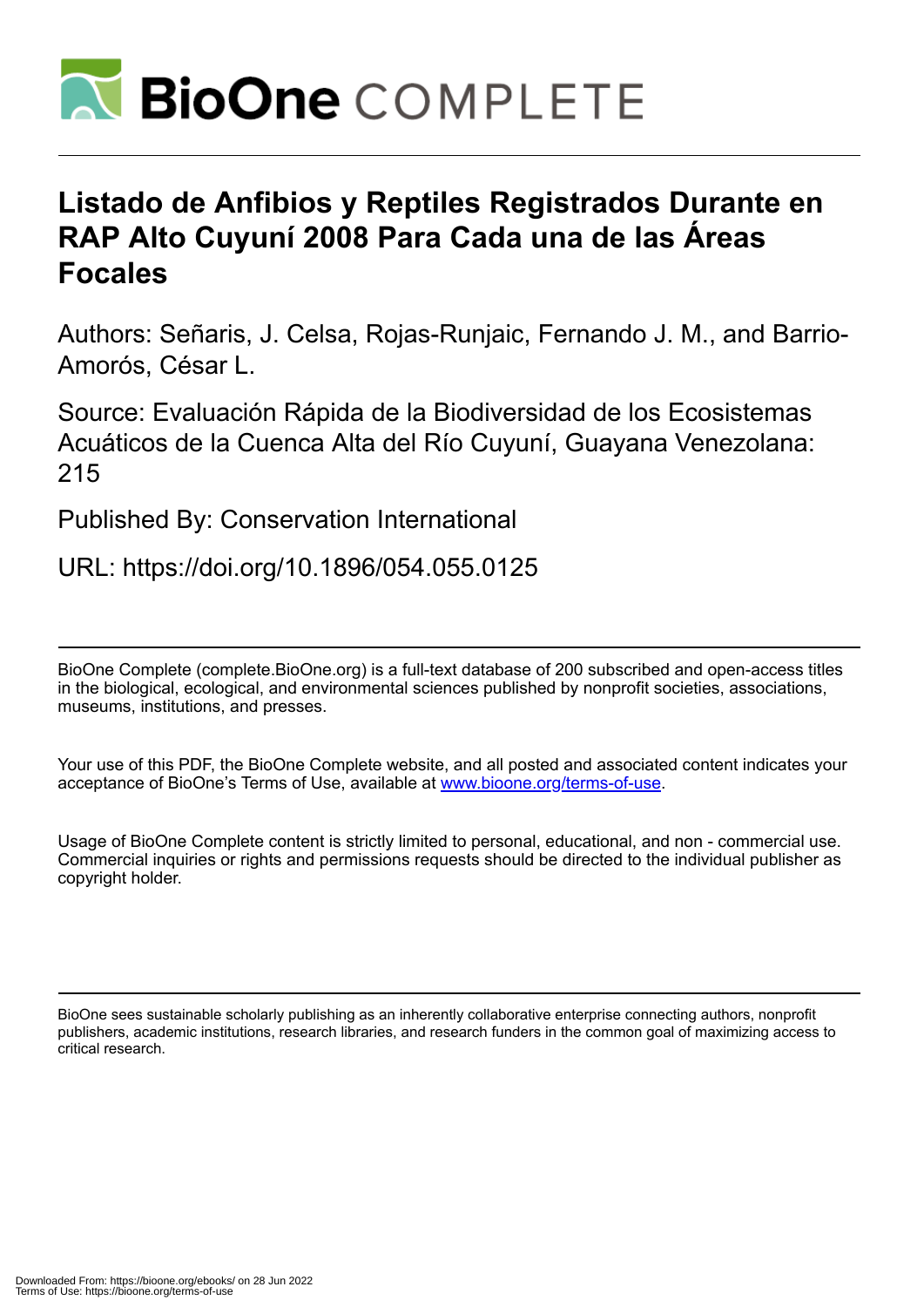## **Apéndice 11**

Listado de anfibios y reptiles registrados durante en RAP Alto Cuyuní 2008 para cada una de las áreas focales

*J. Celsa Señaris, Fernando J. M. Rojas-Runjaic y César L. Barrio-Amorós*

| <b>TAXA</b>                      | AF1         |               |                 |             |     |                    |
|----------------------------------|-------------|---------------|-----------------|-------------|-----|--------------------|
|                                  | CB          | <b>Maloka</b> | AF <sub>3</sub> | AF4         | AF5 | <b>Observación</b> |
| <b>AMPHIBIA</b>                  |             |               |                 |             |     |                    |
| Rhaebo guttatus                  |             |               |                 | X           | X   |                    |
| Rhynella margaritifera           | X           | X             |                 |             |     |                    |
| Allophryne ruthveni              | X           |               |                 |             |     |                    |
| Hyalinobatrachium taylori        |             | X             |                 |             | X   |                    |
| Hyalinobatrachium crurifasciatum |             |               |                 | $\mathbf X$ |     | escuchado          |
| Leptodactylus andreae            |             | X             | X               |             | X   |                    |
| Leptodactylus fuscus             | $\mathbf X$ |               |                 |             |     |                    |
| Leptodactylus knudseni           |             | X             |                 |             | X   | observado          |
| Leptodactylus lineatus           | X           | X             |                 |             |     |                    |
| Leptodactylus longirostris       |             |               |                 |             | X   |                    |
| Leptodactylus petersi            | X           | X             | X               |             | X   |                    |
| Leptodactylus rugosus            |             |               |                 | X           |     |                    |
| Dendropsophus minusculus         |             | X             |                 |             |     |                    |
| Hypsiboas boans                  | X           |               |                 |             | X   |                    |
| Hypsiboas calcaratus             |             | X             |                 |             |     |                    |
| Hypsiboas cinerascens            | X           | X             |                 |             | X   |                    |
| Hypsiboas geographicus           | X           | X             | X               |             |     |                    |
| Hypsiboas lemai                  |             |               |                 | X           |     |                    |
| Hypsiboas multifasciatus         |             | X             |                 |             |     |                    |
| Osteocephalus leprieuri          | X           | X             |                 |             | X   |                    |
| Osteocephalus taurinus           | X           | X             |                 |             | X   |                    |
| Scinax nebulosus                 | X           | Χ             |                 |             |     |                    |
| Scinax ruber                     | X           |               |                 | X           |     |                    |
| Stefania scalae                  |             |               |                 | X           | X   |                    |
| Lithobates palmipes              | X           |               |                 |             |     |                    |
| Adelophryne gutturosa            | $\mathbf X$ |               |                 | $\mathbf X$ |     | escuchado          |
| Pipa arrabali                    |             |               |                 | X           |     |                    |
|                                  |             |               |                 |             |     |                    |